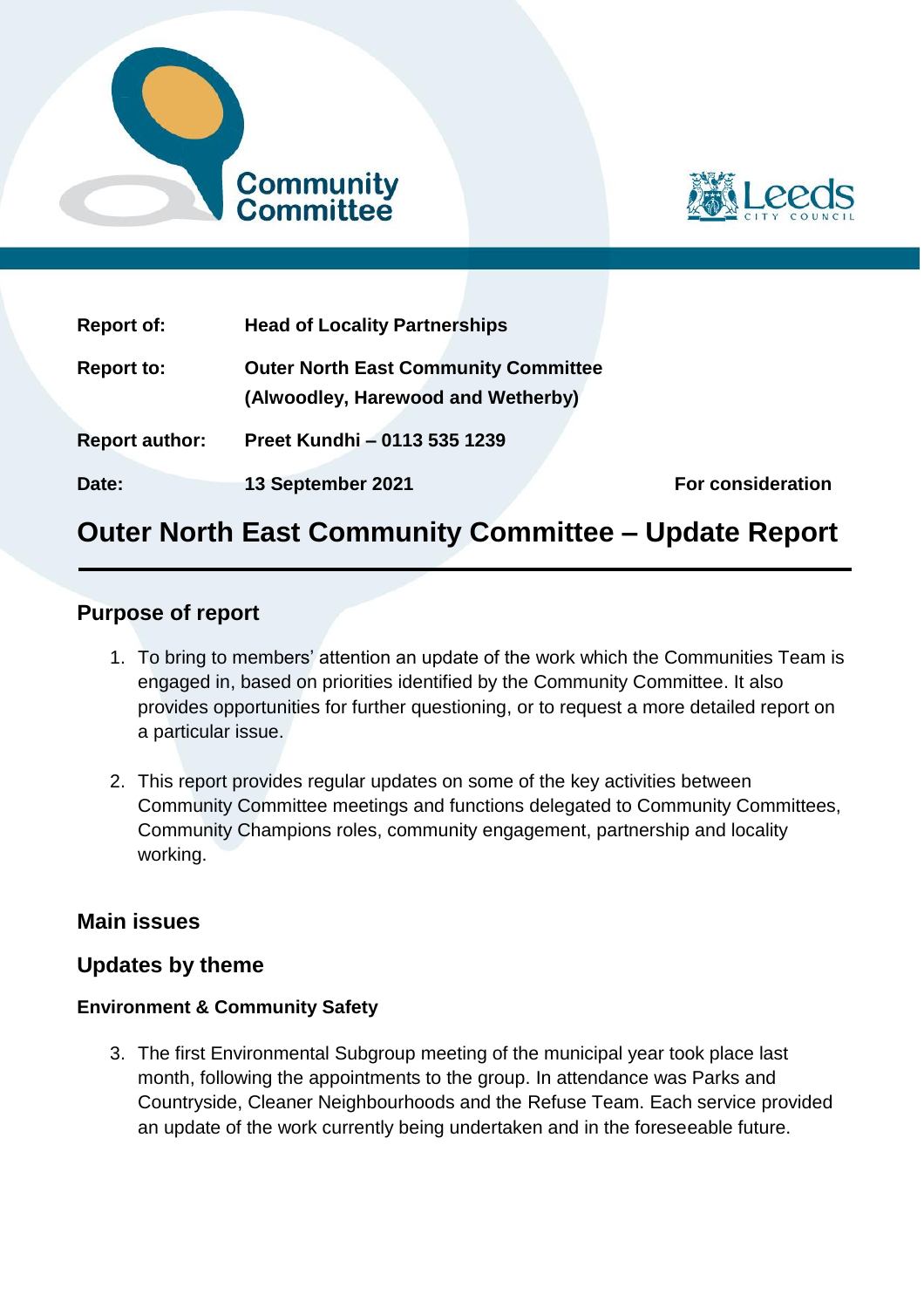#### **Children and Families**

#### **Healthy Holidays**

4. The Healthy Holidays scheme was being run at Moor Allerton Community Hub and at Wetherby library. The scheme was also being delivered from the Lingfield Living Local every Tuesday and Wednesday for local residents. At all three sites a wide range of activities had been planned. These included dance, drama, arts and crafts, Lego, sports and secret cinema. Everyday hot food and grab bags were provided at each location. The young children attending often built up a good rapport with staff and volunteers and engaged with all activities with enthusiasm.

# **Summer Provision Funded by Youth Activity Funding**

- 5. The Alwoodley Councillors funded Leeds Rhinos Summer Camps Sport and Drama. Leeds Rhinos Foundation delivered a multi skills camp each week of the six week summer holidays for young people. In partner with a local drama/theatre organisation, they delivered three drama camps. Both sports and drama camps had an equal balance of boys and girls. At the end of each drama camp, the young people showcased what they had learnt with an end of camp performance. The summer provision was well received both by parents and young people.
- 6. Leeds City Councils Breeze Team held their first mini Breeze event in Wetherby at Wetherby Ings, with 538 young people attending the event. The Team also held a second Mini Breeze event in the Outer North East Committee area at Cranmer Bank Recreation Fields with 650 young people attended and Moortown West Residents Association also hosted a tombola. Both Mini Breeze events had a wide range of activities including a selection of the Inflatables to cater for all ages (2 -19). The day was broken up into two sessions to allow for less queueing time. The events was also attended by the Communities Team to carry out consultation on what out of school provision they would like to see in the area.

# **Youth Summits for Youth Activity Funding 2022/23**

7. Conversations will be taking place with local members in the following weeks in regard to mapping out the next youth summit. The youth summit consultation will help inform councillors for the 2022/23 youth activity funding spend.

# **Health, Wellbeing & Adult Social Care**

# **Community Volunteer Hubs**

8. Both Moor Allerton Elderly Care (MAECare) and Wetherby In Support of the Elderly (WiSE) continue to offer support to those vulnerable residents in Outer North East Leeds as part of the city's ongoing response to the Covid-19 pandemic.

# **Wetherby In Support of the Elderly**

9. Wetherby in Support of the Elderly continue to monitor the portal which is the platform for which people requiring assistance are placed by the local authority and they are still ensuring people have access to food, shopping and prescriptions although this has slowed down considerably.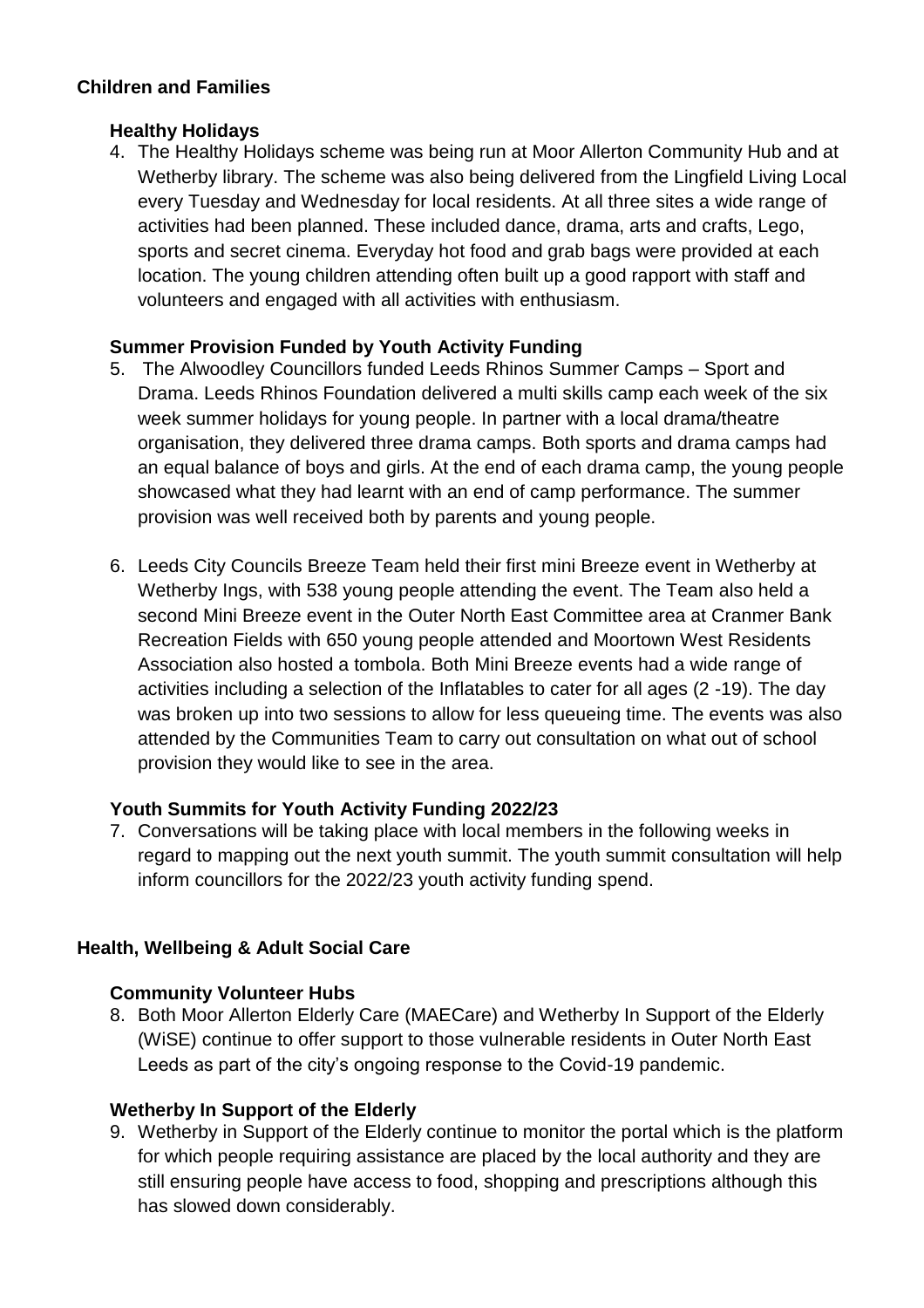- 10.However, up to Christmas at least, WiSE will be working with the local authority and other partners in assisting the clinically vulnerable and those who are hard to reach or with concerns around leaving isolation to re-integrate with the community.
- 11.This has involved financing several groups towards reintegration with the community and working with partners in the local care partnership and the NHS more broadly around delivering opportunities for people post- pandemic.

### **Moor Allerton Elderly CARE**

- 12.From 1 April 31 July 2021 MaeCare have delivered 20 group activities which range from an Art Project to Walking Football; some activities have been delivered remotely but as restrictions eased they started to resume face to face activities cautiously, limiting numbers and maintaining social distancing with other mitigations.
- 13.Activities include:
	- Exercise groups (Chair Based exercise, Dance On, Tai Chi and Extend taking place in local church halls where available). Priority is given to people who are Clinically Extremely Vulnerable
	- Weekly Fish and Chip delivery to nearly 100 individuals (on a monthly rota) in partnership with the Access Bus, now paused
	- Local walks and a new Walking Buddy project
	- Singing (using telephone conferencing facilities) to over 20 people
	- Walking Football, now 3 times a week with up to 40 people taking part each week
	- Mindfulness via Zoom
	- Readers Group and Creative Writing (using telephone conferencing facilities)
	- Sporting memories via Zoom for people with dementia
	- Small support groups for 25 people living with dementia
	- Twilight Zone for 12 local residents
	- Virtual coffee morning, now paused
- 14.At the time of writing further groups are resuming face to face including Men's Den, CAMEO and Creative Writing. The service's well established partnership with the Access Bus has resumed back to pre-COVID model whereby they bring a group of service users to our Activity Centre on Tuesdays instead of fish and chip delivery.
- 15.To ensure as many people as possible can attend something, some people are only able to attend one activity a week.
- 16.One to one IT support continues with some 20 people having received support, either at home or at our centre. Our tablet loan scheme is proving very popular. At the time of writing. MaeCare are planning to resume face to face Tech Wednesdays and also to re-engage volunteers, both for one to one support and in groups.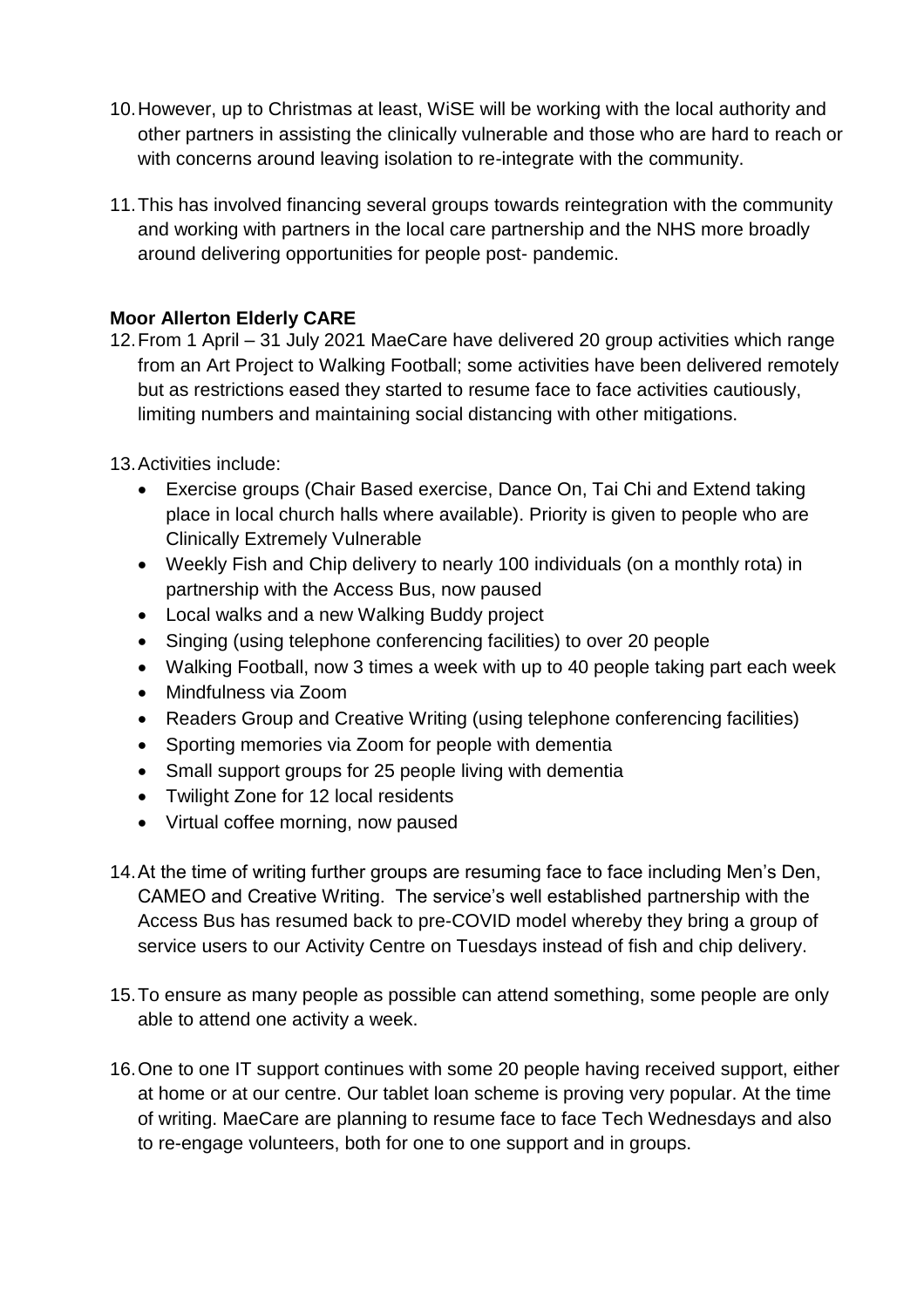- 17.One to one support, mainly in the form of telephone befriending to over 160 people has taken place, although as they have started to resume face to face activities, the numbers are now reducing and this activity is mainly being delivered by volunteers.
- 18.Over 25 people have received advice or information; numbers reduced for a while as the post was vacant for a couple of months, but numbers are now picking up as our capacity increases.
- 19.The Lockdown Library continues with roughly 20 people borrowing books, jigsaws and DVDs. This is a welcome alternative to Film Friday and Theatre for All, neither of which have resumed.
- 20.MaeCare continue to deliver support through the Community Care Hub, mainly food parcels and befriending calls, although demand for the former is very low. 13 people received a food parcel.
- 21.59 people volunteered in roles as varied as phone befriending, walking buddies, walking football, newsletter delivery, database input/website updating, group support, deliveries.
- 22.Unfortunately, MaeCare have lost some funding this financial year with necessitated cuts in staffing/hours and services. Combined with continued social distancing measures/limited space, MaeCare will be unable to resume all their pre COVID activities. Notable reductions include the very popular Film Friday (space), Theatre for All (lack of funding/staffing and concerns about how COVID secure theatres will be), and trips (lack of funding/staffing and cost/viability with limited numbers on minibuses). One of the posts that was made redundant was the Transport Coordinator; as a result the service has limited the amount of transport they can organise for service users to those who have no other option and are not able to organise it for themselves. MaeCare hope to resume their volunteer car service however, there will still be limited capacity to organise.
- 23.Trustee's vision is to see more activities/groups being led by volunteers as a means of increasing our offer. This may mean that some pre-COVID groups are unable to resume because the amount of organising required is too much for a volunteer; it may also mean that we are able to start new groups which we hadn't envisaged.

#### **Ward Business**

24.The first Town and Parish Council Forum of the municipal year took place on 29 July 2021. The Cleaner Neighbourhood Team provided an update on the work undertaken in the area and how the service plans to move forward once all the government Covid 19 restrictions had been lifted. An officer from the Local Care Partnership Development Team attended the forum to provide an overview of the Local Care Partnership, the Big Chat and how parish and town councils could get involved in the conversation and shaping the service.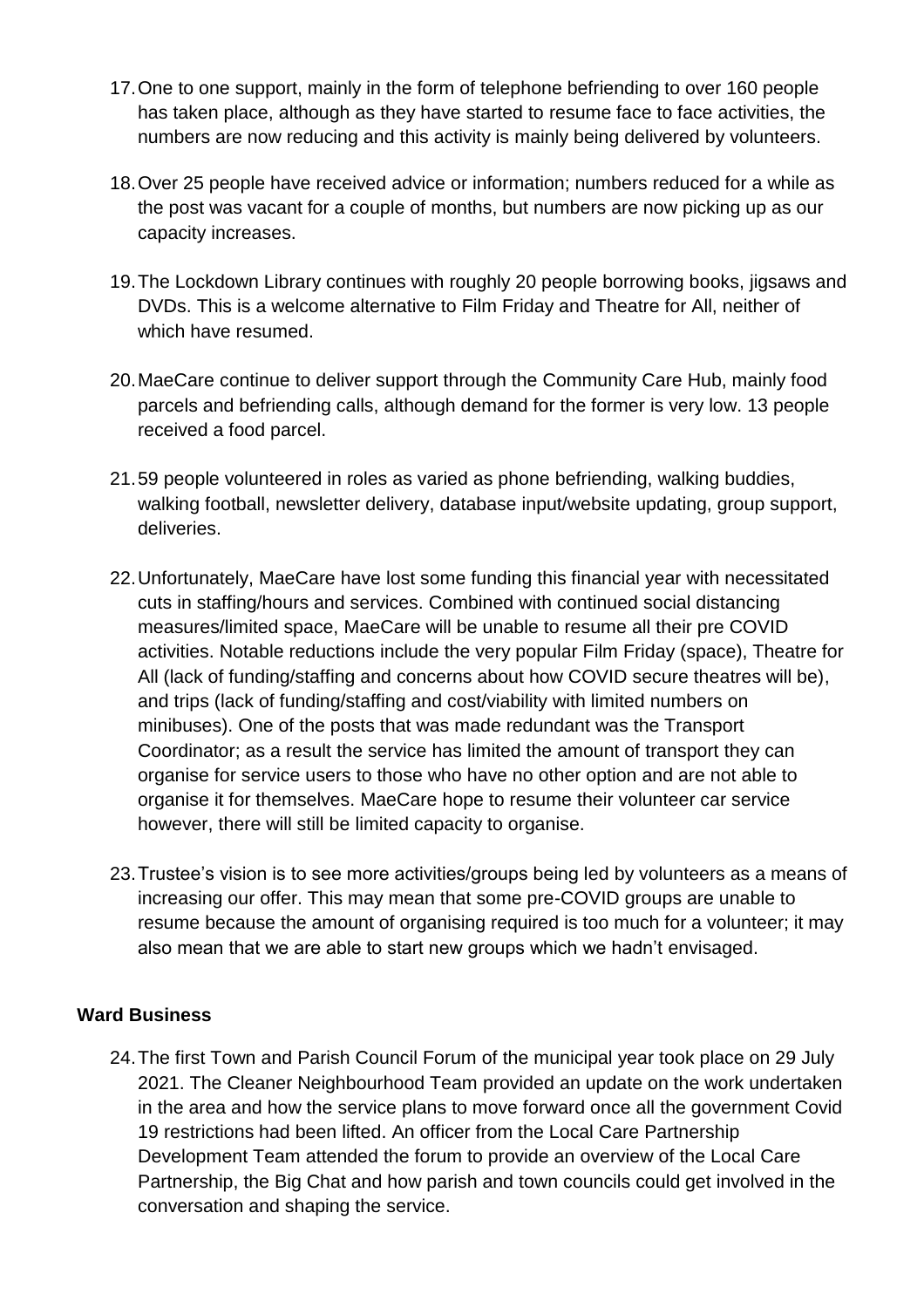#### **Community Engagement: Social Media**

25.*Appendix 1,* provides information on posts and details recent social media activity for the Outer North East Community Committee Facebook page.

# **Updates from Key Services**

#### **Cleaner Neighbourhoods Team**

- 26.The Road sweeper is still in place in the Outer North East wards and will continue to do so until the sweeping schedule is put in place. Once a sweeping schedule is in place, the Team Leader will share this with all ward members.
- 27.The CNT staff are now back to working full hours, now that the COVID 19 restrictions have been removed. The service is now in the process of filling some vacancies which had been created due to the pandemic. The machines are being used by the zonal staff to sweep and these are covered on overtime. Councillors can email the Team Leader if any roads that need attention and this will get programmed in to get swept.
- 28.The leafing season will be taking place in eight to ten weeks. As usual, all sweeping will be suspended and resource directed to leaf clearance.
- 29.The integrations Outer North East wards and Cross Gate/Whinmoor is ongoing. The team are working through a routine that benefits both areas.
- 30.The Team Leader has received bin mapping information from Cllr Richards and aims to meet with the councillor in September to take this piece of work further.
- 31.The bins requested by councillors have been installed. At the time of writing the only one remaining to be installed is on the A58, to replace a post mounted bin.
- 32.Fly tipping is currently an issue in the Outer North East wards and this is showed in the statistics for the three wards. The secluded rural areas have become a safe and easy target for fly tippers. The fly tippers have become more covert, removing any evidence or tags that would lead back to them.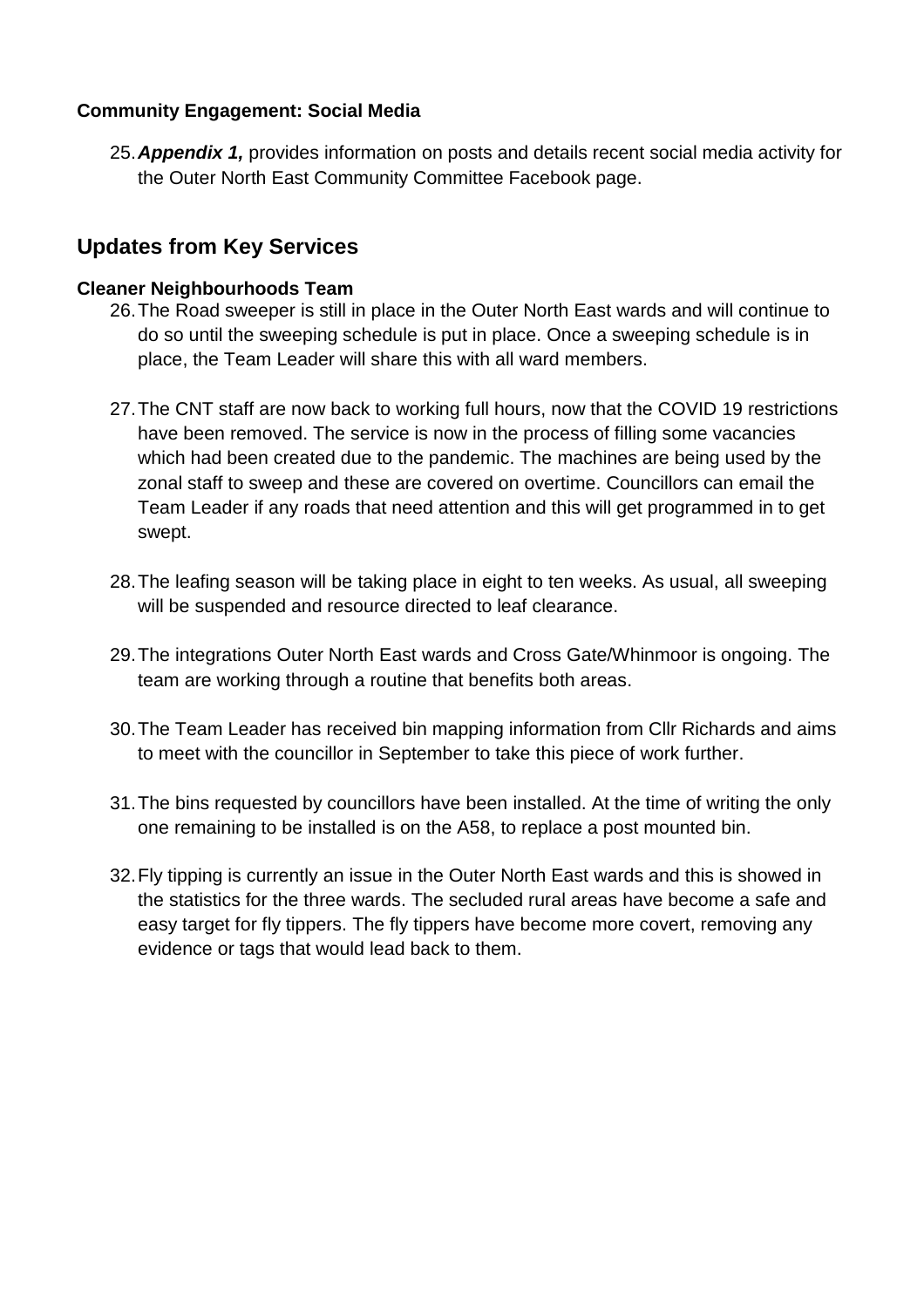#### **Alwoodley**

| Service request type            | <b>May - July 2020</b> | May - July 2021 |
|---------------------------------|------------------------|-----------------|
| Fly tipping enforcement         |                        |                 |
| Waste in garden                 | 3                      |                 |
| Housing communal area clearance | 2                      |                 |
| Overgrown vegetation            | 16                     | 15              |
| Fly tipping removal             | 40                     | 78              |
| Street/Road sweep               | $\overline{2}$         |                 |
| <b>Bulky collection</b>         | 103                    | 98              |
| <b>Total</b>                    | 167                    | 206             |

#### **Harewood**

| <b>Service request type</b>     | <b>May - July 2020</b> | <b>May - July 2021</b> |
|---------------------------------|------------------------|------------------------|
| Fly tipping enforcement         | 5                      |                        |
| Waste in garden                 |                        |                        |
| Housing communal area clearance | 4                      |                        |
| Overgrown vegetation            | 10                     | 13                     |
| Fly tipping removal             | 45                     | 87                     |
| Street/Road sweep               | $\overline{2}$         | 13                     |
| <b>Bulky collection</b>         | 63                     | 75                     |
| <b>Total</b>                    | 129                    | 199                    |

| Wetherby                        |                        |                        |  |
|---------------------------------|------------------------|------------------------|--|
| Service request type            | <b>May - July 2020</b> | <b>May - July 2021</b> |  |
| Fly tipping enforcement         | 4                      |                        |  |
| Waste in garden                 | 3                      |                        |  |
| Housing communal area clearance | ◀                      |                        |  |
| Overgrown vegetation            | 6                      | 9                      |  |
| Fly tipping removal             | 11                     | 13                     |  |
| Street/Road sweep               |                        | 3                      |  |
| <b>Bulky collection</b>         | 63                     | 83                     |  |
| Total                           | 88                     |                        |  |

#### **Public Health**

#### **Covid-19 response summer months**

33.Infection rates have been high during the summer months within many wards across the city and within some of the wards, especially those with a younger demographic the ward infections rates have fluctuated considerably. The situation is dynamic and will likely change again as we move towards the winter months. As the Leeds vaccination programme moves a pace and moving down the age groups, infections become concentrated in the 18-24-year olds and below.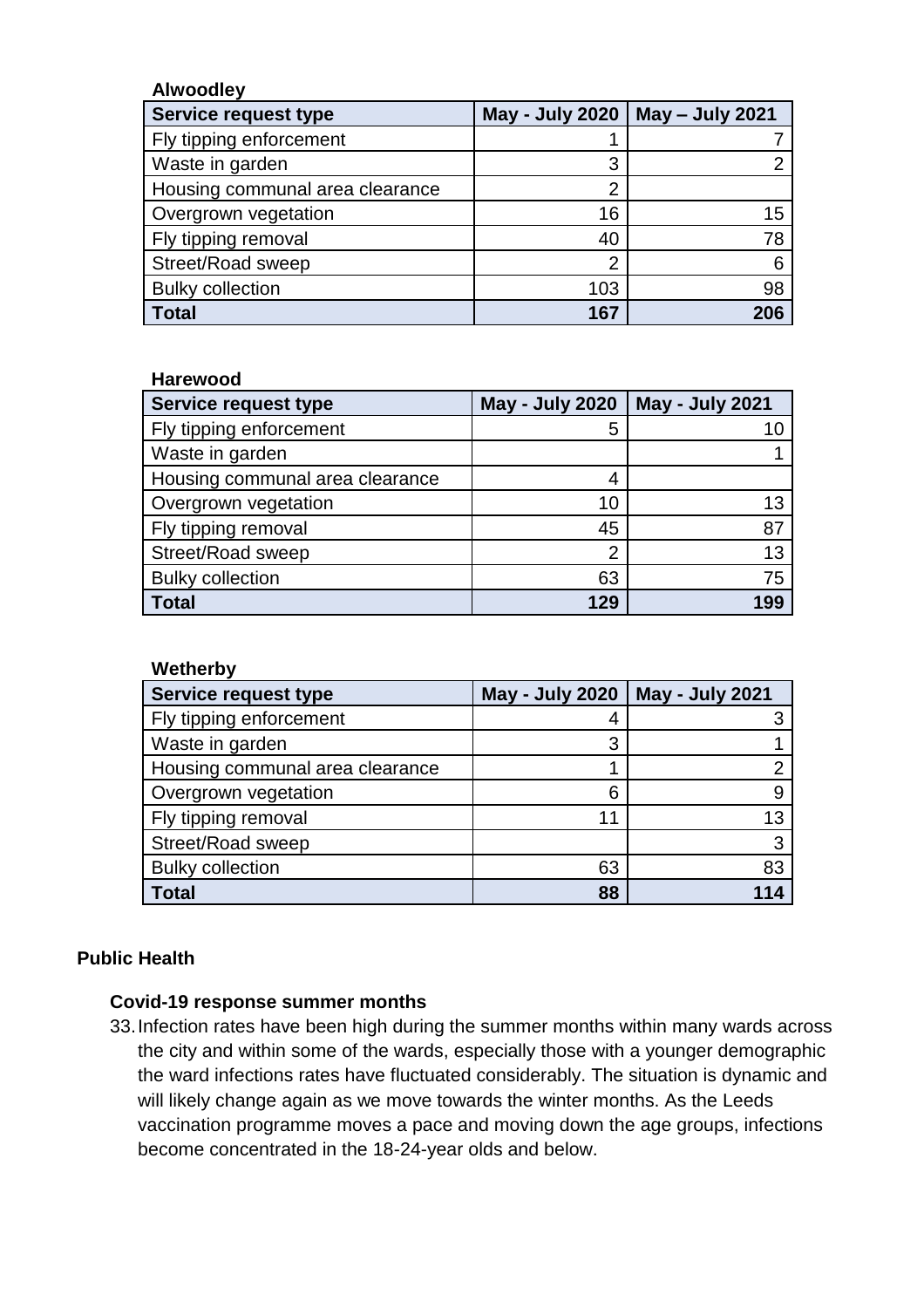- 34.The response of the NHS, Leeds City Council and Third Sector partners has been rapid and ongoing since the start of the pandemic with some vaccinations centres offering different vaccination sites for example one for forties and above and then another site for 18 above.
- 35.Additional mobile testing centres have been set up. Women's only vaccination clinics have also been made available as well as roving and pop up Covid -19 vaccination sites across the city. On top of this young people in the hospitality industry, night-time economy, family owned and run food business, general food retail, universities, schools, colleges, and further education venues have been targeted via campaigns and social media to take up the vaccination offer. This work continues by the NHS, CCG and LCC Public Health, Volunteers and Third Sector Partners. These partners include a strong representation from faith groups.

# **Covid-19 outreach teams across the wards**

36.In conjunction with the above, outreach teams have been proactively moving across the city and door knocking to;

- Encourage vaccination and testing uptake
- Distribute free lateral flow test packs.
- Ask if residents require and help with shopping, prescription collection, financial inclusion matters for example. These doorstep wellbeing checks have proved to be an essential lifeline for many residents and have been well received.
- Outreach Teams have also been posting information leaflets detailing council, clinical and charitable services available.
- 37.Outreach Teams comprise of council workers, Leeds City Council commissioned services such as Better Together Outreach volunteers, public health officers, third sector community development teams, clinical colleagues who have volunteers and Forum central's volunteer resource pool.

#### **Leeds City Council Contract Tracing Service**

38.The outreach component of this service is delivered through our trusted commissioned third sector partners, many who have worked in their communities and geographical areas for over 25 years. This service has over a 46% success record. It helps local residents track contacts they may have had if they test positive and offers isolation advice and help. The service is highly flexible and is proving a strong model for work of this nature.

#### **Key messages**

- 39.As we enter a new phase of living with the virus, with very few restrictions in place, here are some updated key messages that capture the national messages combined with local messaging from our Director of Public Health.
	- Thank you to everyone who has done their bit taking up the extra testing and getting the COVID vaccine here in Leeds.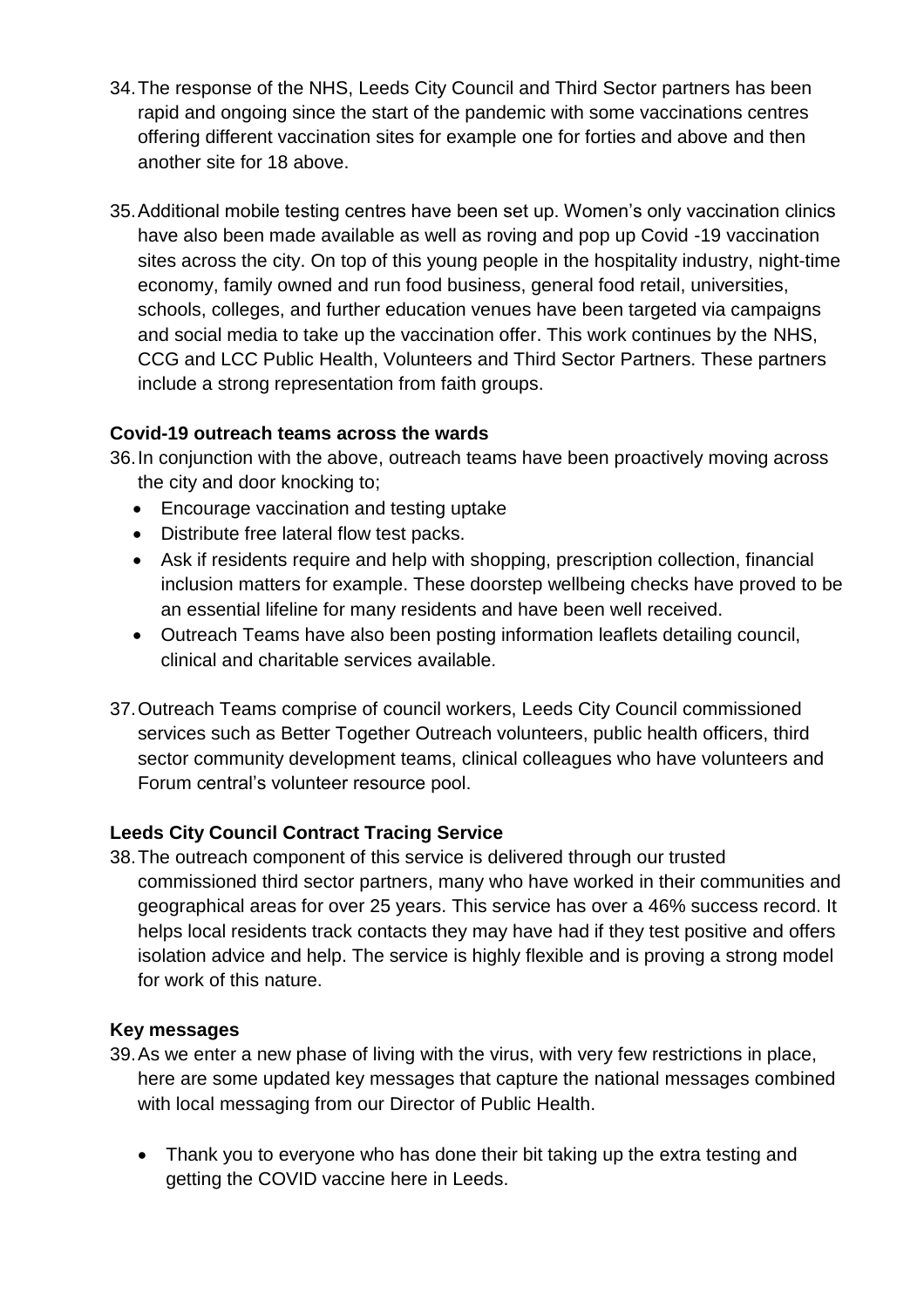- Covid-19 continues to be a feature of our lives, so this last step on the roadmap is around learning to live with it and manage the risk to ourselves and others.
- Rates of Covid infection are high and continue to rise therefore we should continue to be cautious, help to reduce the risk of spread and protect people at highest risk of serious illness.
- Now, you will no longer have to wear a mask or social distance by law, **but the advice is to continue to wear a mask in enclosed and crowded spaces such as public transport.** Some organisations, e.g. health and social care, will ask you to wear a mask.
- You no longer need to work from home if you can, but the recommendation is for a gradual return over the summer.
- To keep yourself and others safe, try and limit the contact you have with people you do not usually live with, including keeping the number of people and the time you spend with them low, and not getting too close to them.
- Where possible, meet outdoors and let fresh air into homes and other enclosed spaces.
- Many people will be excited about the return to the way things were before Covid, whilst others, including those more vulnerable, maybe more cautious. Think of others when making your own decisions about when to wear a mask and social distance.
- Please get both doses of the vaccine when called to make sure you have the highest level of protection.
- It is also important that we all continue to reduce the risk of spread by washing hands, getting tested if you have symptoms, and isolate if advised to do so.

# **#TogetherLeeds #LivingwithCovid**

40.Please notes rules on self-isolating and those citizens who have been double vaccinated are set to be changed by the government. [https://www.gov.uk/government/news/self-isolation-to-be-eased-for-fully-vaccinated](https://www.gov.uk/government/news/self-isolation-to-be-eased-for-fully-vaccinated-adults-in-step-4)[adults-in-step-4](https://www.gov.uk/government/news/self-isolation-to-be-eased-for-fully-vaccinated-adults-in-step-4)

# **Uptake of Long Covid-Support Services**

41.Work is currently underway to encourage local people to understand and identify, if presented with Long Covid-19 symptoms and as appropriate, to seek help through their local GP service. Uptake is low within some of the wards, as cases are proportionally low across the city. However, any local residents who feel they may have symptoms to access the service. There is a Leeds City Council Public Health information sheet attached with more detail from the Long-Term Conditions Team. For more information please contact the following Public Health officers. [Carl.Mackie@leeds.gov.uk](mailto:Carl.Mackie@leeds.gov.uk) or [Jonathan.Hindley@leeds.gov.uk](mailto:Jonathan.Hindley@leeds.gov.uk)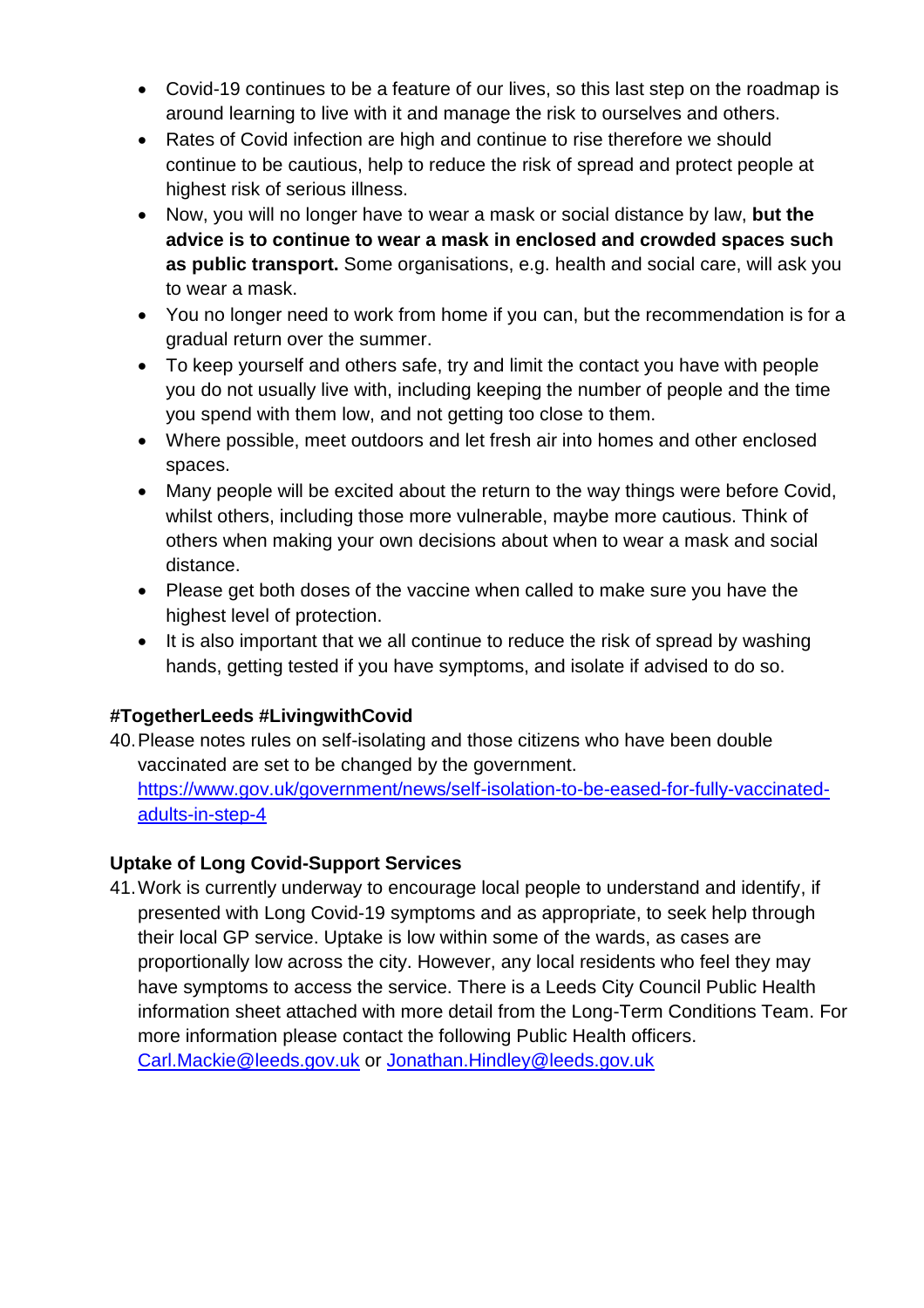### **Housing Leeds - Housing Management**

#### **Annual Home Check In**

- 42.Housing Leeds have recently launched an Annual Tenancy Check-In programme (formerly Annual Tenancy Contact/Annual Home Visit).
- 43.Annual Tenancy Check-In Programme was launched from Tuesday 1 June 2021. Following feedback, the programme has recently had a change of name to 'Annual Tenancy Check-In' to reflect the different ways in which this contact might happen. Rather than all Check-Ins being completed in the tenant's home face to face, it will be completed either face to face, over the telephone or online, depending on their circumstances.

#### **Online group**

- 44.Letters/emails will be sent to a pilot group of 1,000 customers who have been chosen to have an online check in. This will give the residents identified the opportunity to complete the Annual Tenancy Check In online and feed back to Housing Management.
- 45.There will be a review of the returns from the first Online group to see of there any changes that may be required to the process.

#### **Estate Walkabouts**

- 46.The Housing Officers completed Estate Audits in April 2021 and they are working towards the September dates for Walkabouts to be completed. These dates are being arranged and dates will be confirmed.
- 47.Housing Officer have been advised to book them in and invite the local ward members and tenant representatives to attend in line with our Covid 19 risk assessments. Any Estate improvements can be taken through the Outer North East HAP with the assistance of the Tenant Involvement Officer.

#### **Block inspections**

- 48.The service are completing weekly block sweeps on all high rise blocks at Alderton Heights. The service also receives daily cleaning reports from the cleaning contractors and the recommendations in the report are actioned.
- 49.The service also carry out monthly stage 2 fire safety checks and report all the finding and raise the necessary repairs as required.
- 50.Low rise blocks inspections are also being carried out now on a quarterly basis in line with the fire safety checks.

#### **Anti-Social Behaviour**

51.Housing Leeds have seen a rise in a rise in reports of anti social behaviour noise nuisance and youths but Housing Leeds, LASBT and WYP continue to work together to resolve all issues and find resolutions, Tasking meetings are in place to share and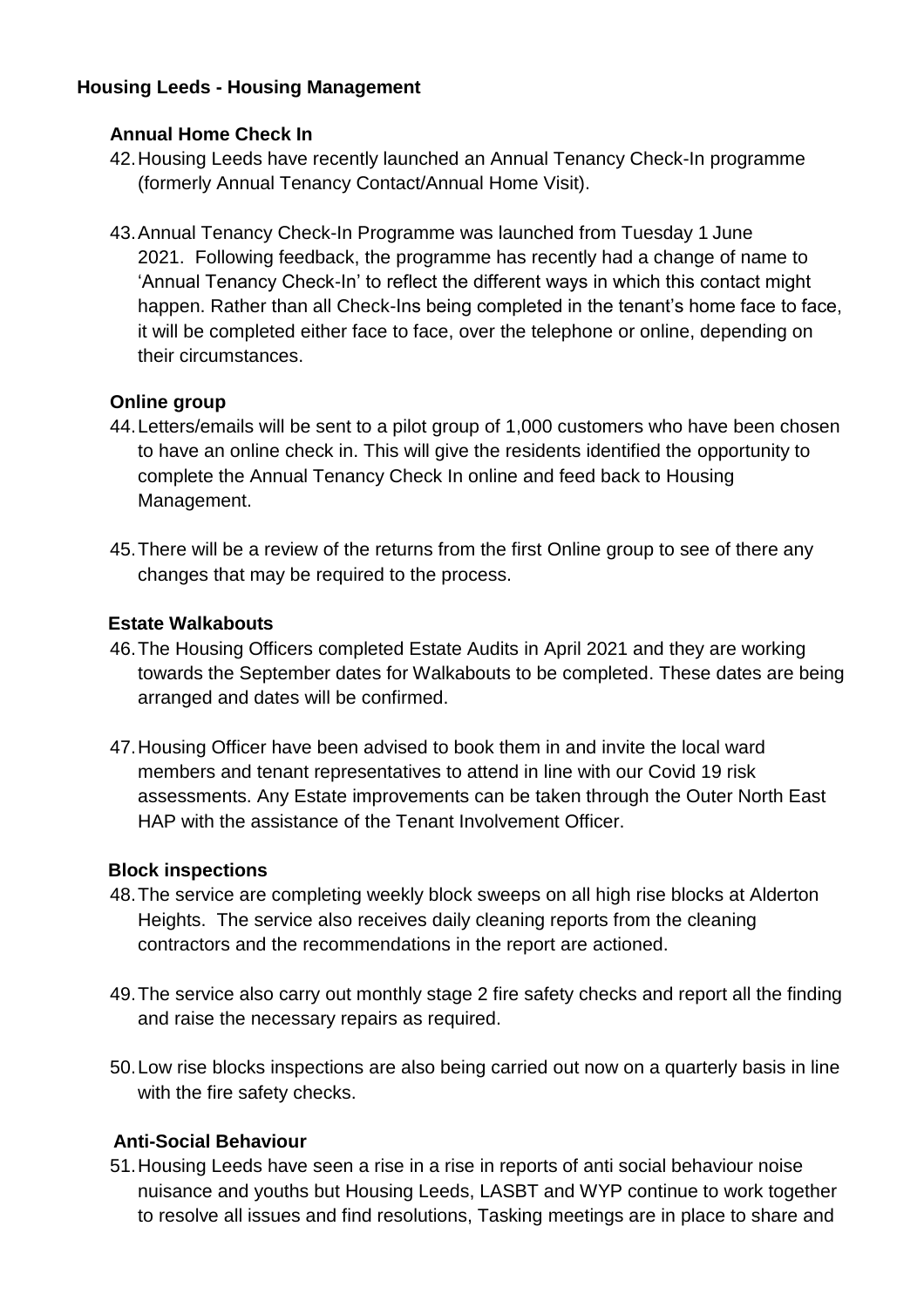report breaches and the service encourages customers to report the Police Portal online issues in the area so that data can be obtained of arising issues.

#### **Housing Advisory Panel**

- 52.On 9 August was the first HAP meeting to take place since June. A bid from Youth Services was table for the meeting.
- 53.The Youth Service application is to work with a group of young people in the Harewood area who would benefit from attending their local youth provision to enable them to re-engage with their friends in the local community. These sessions would start at the beginning September 2021. The aim for the sessions is to enable the young people to create and make nutritious meals on a budget or low income. This is particularly relevant as some of them will be directly affected by the pandemic and not receiving support from their localised networks.
- 54.The budget now stands at £22,098.83 and this bid is asking for £1,360
- 55.The panel are currently considering an application which will help resolve an issue in Wetherby at Syke Road garages site where people are parking on the grass, this may involve knee high post and rail fencing which is quoted to cost £5,489.70.

#### **Community Hubs & Libraries**

- 56.Moor Allerton Community Hub and Wetherby Library One Stop Centre both reopened fully without restriction on 19 July, offering a full library and customer service.
- 57.Both sites have participated in the Healthy Holiday programme offering children meals and a wide range of indoor and outdoor activities during the Summer Holidays

# **Employment & Skills**

#### **Universal Credit**

- 58.The table below shows the revised figures for the number of people claiming Universal Credit in the Outer North East Community Committee area that were unemployed in May 2021 is 1,528. This is an increase of 134% since March 2020, a decrease of 35 on the previous month. The increase in claimants is reflective across all wards due to the impact of COVID.
- 59.The Coronavirus Job Retention Scheme (furlough) will cease at the end of September, and there is an expectation that a number of people will be made redundant which could subsequently increase claimants to Universal Credit.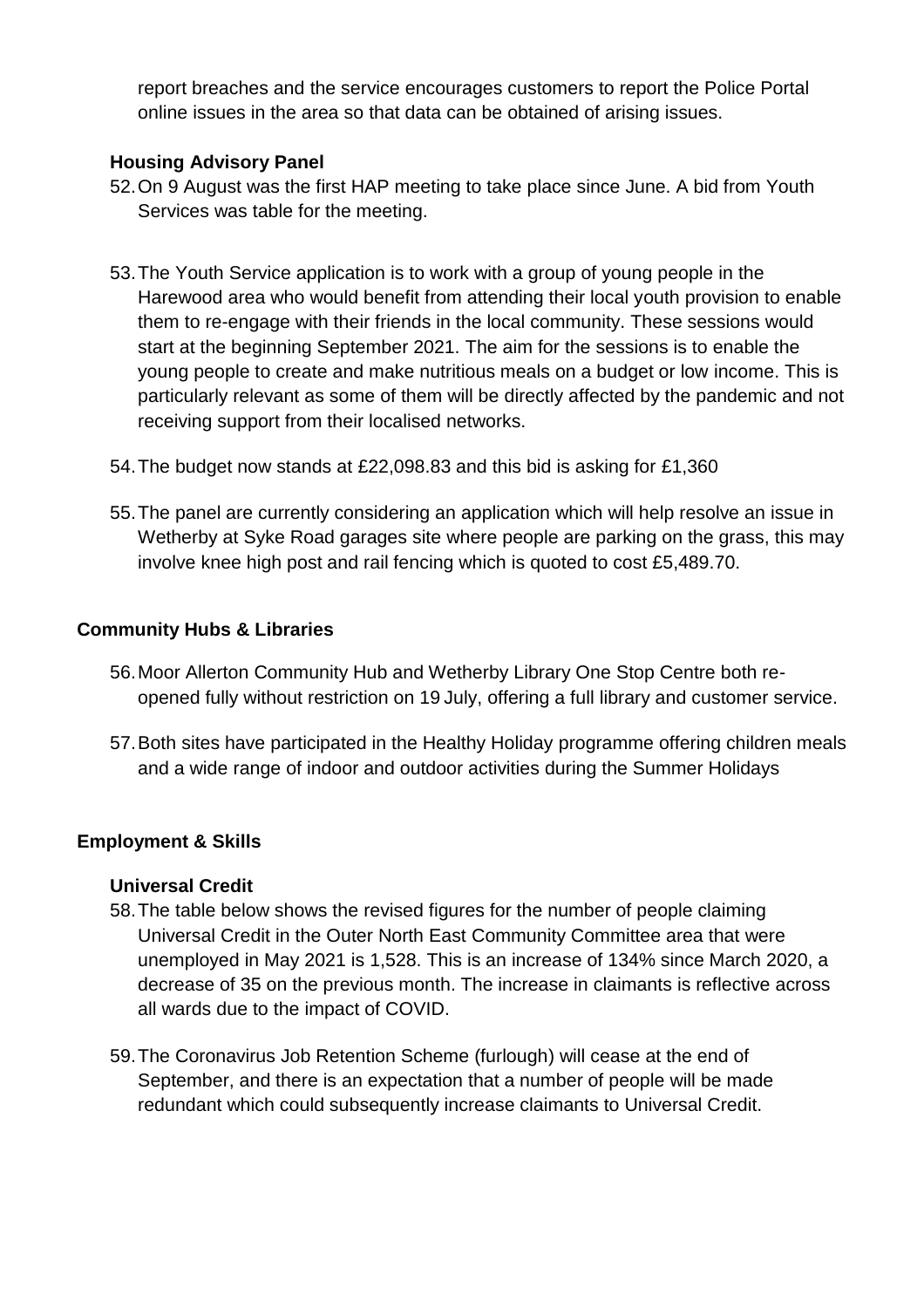|                         | Universal Credit Claimants (Not in Employment) 16-64yrs |        |                   |        |                 |        |
|-------------------------|---------------------------------------------------------|--------|-------------------|--------|-----------------|--------|
|                         | <b>March 2020</b>                                       |        | <b>April 2021</b> |        | <b>May 2021</b> |        |
|                         | Number*                                                 | Rate** | Number*           | Rate** | Number*         | Rate** |
| Leeds                   | 23,618                                                  | 4.6%   | 47,061            | 9.1%   | 46,061          | 8.9%   |
| <b>Outer North East</b> | 653                                                     | 1.9%   | 1,563             | 4.5%   | 1,528           | 4.4%   |
| Alwoodley               | 387                                                     | 2.9%   | 855               | 6.5%   | 848             | 6.4%   |
| Harewood                | 95                                                      | 0.9%   | 289               | 2.8%   | 271             | 2.7%   |
| Wetherby                | 171                                                     | 1.5%   | 419               | 3.7%   | 409             | 3.6%   |

*\*Number is the number of people claiming Universal Credit that are not in employment* 

*\*\*Rate shows the number of claimants not in employment as a percentage of the working age population*

#### **Employment and Skills Services**

60.The table below shows the number of people being supported from the Outer North East Community Committee area.

|                         | <b>Accessing Services</b> |             | <b>Into Work</b> |             | <b>Improved Skills</b> |             |
|-------------------------|---------------------------|-------------|------------------|-------------|------------------------|-------------|
|                         | 2020/21                   | 2019/20     | 2020/21          | 2019/20     | 2020/21                | 2019/20     |
|                         | $(Apr-Mar)$               | $(Apr-Mar)$ | (Apr – Mar)      | $(Apr-Mar)$ | $(Apr-Mar)$            | $(Apr-Mar)$ |
| <b>Outer North East</b> | 321                       | 459         | 94               | 136         | 150                    | 226         |
| Alwoodley               | 205                       | 307         | 60               | 73          | 104                    | 147         |
| Harewood                | 71                        | 90          | 25               | 43          | 27                     | 41          |
| Wetherby                | 45                        | 62          |                  | 20          | 19                     | 38          |

- 61.COVID has had considerable impact since March 2020, with closures of face to face services, the employment and skills delivery models were adapted and continued through a virtual or remote offer along with email and telephone support. During April 2020 – March 2021 10,071 people accessed the Service, 321 of whom were from the Outer North East, a reduction of 30% when compared to the same period last year.
- 62.Across the city the service has supported 3,413 people into work, (April 2020 March 2021), 94 were residents from the Outer North East, a reduction of 31% when compared to the same period last year. Customers were supported into work across all sectors with the largest numbers in health and care, food retail, logistics, distribution, and transport.

#### **Leeds Employment Hub**

- 63.A single point of contact for ESIF funded programmes and Jobshops that provides tailored and comprehensive support into employment or education to all unemployed Leeds residents. A large team of Employment Advisors deliver the programme by providing one to one support, tailored preventative and remedial support to eligible residents who are disadvantaged in the labour market.
- 64.The Service continues to be successful in securing ESIF funding that will now be in place until December 2023, supporting around 3,500 people per year in Leeds to improve their skills and significantly increase their prospects of moving into sustained employment. The service and its partners will be spending in the region of £2.7m in this financial year on the delivery of employment support programmes.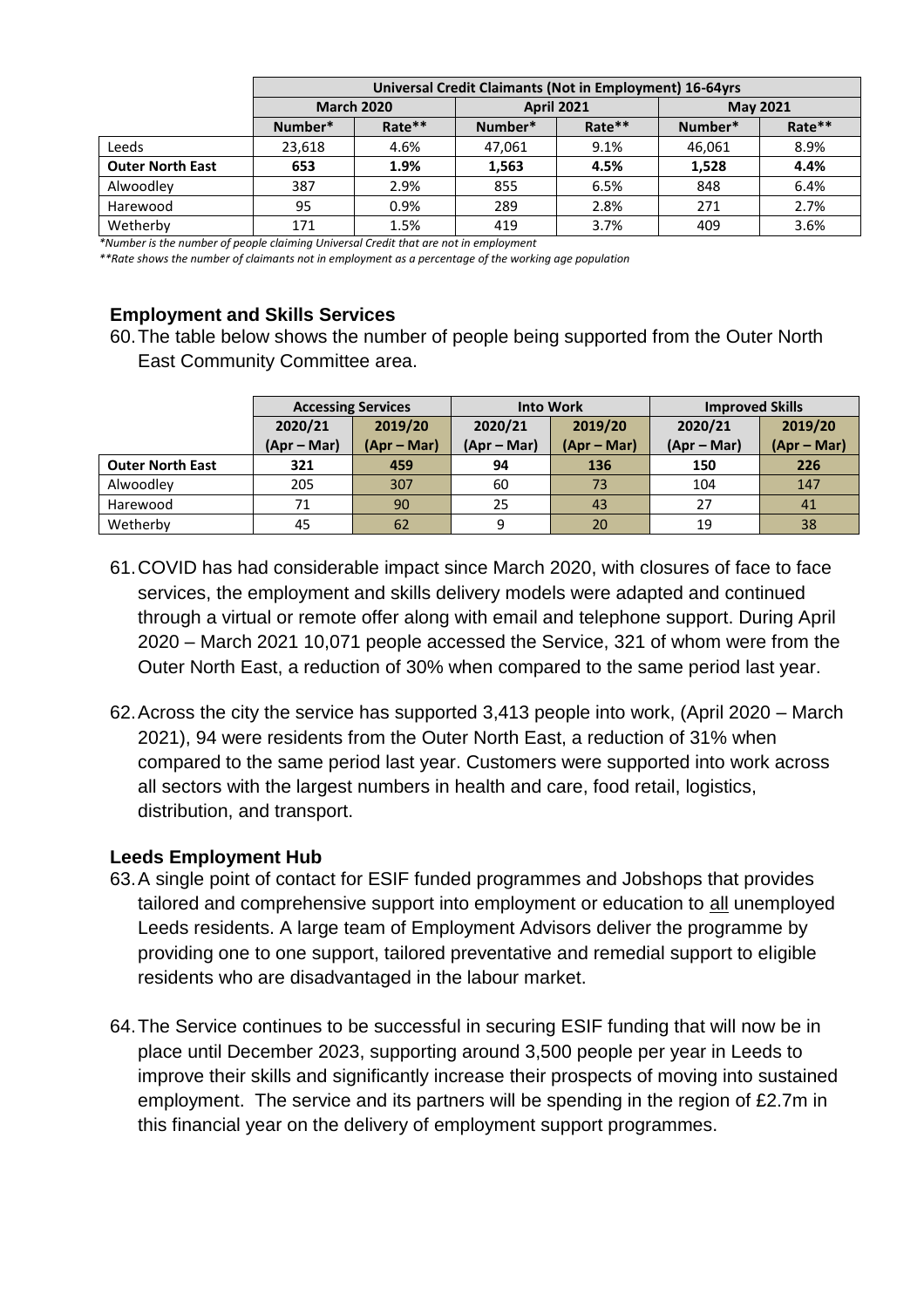- 65.A further ESIF bid to support 15-24 year old Leeds residents has been submitted and the service expects to hear by the end of August 2021 if successful. This will replace two existing programmes that are due to finish at the end of December 2021.
- 66.ESIF programmes are predominantly focused on residents who are not employed. The service has therefore sought to gain funding for residents that are ineligible for ESIF programmes, supporting underemployed residents in low paid, low skilled jobs as well as those at risk of redundancy. Residents at risk of being redundant will be offered support beyond the limited statutory minimum offered by DWP and National Careers Service and residents seen as underemployed will be able to access services and support that to now have not been offered through ESIF and other mainstream support.
- 67.All Jobshops are now fully open, 5 days a week for face to face appointments which includes the City Centre Community Hub.
- 68.Due to COVID the annual Leeds Next Steps event will not take place face to face this summer. The event usually held the day after GCSE results day, where young people can talk to local colleges and providers, get information and advice about post- 16 learning opportunities, individual courses, apprenticeships, and traineeships will be available on-line. Information from a wide range of schools, colleges and other providers will be available via the 'Start in Leeds' website.
- 69.Between April 2020 March 2021 3,971 customers accessed Leeds Employment Hub including Jobshops, 2,047 customers were supported into work and 292 were supported into training or further education**.** From the Outer North East, 125 customers accessed Leeds Employment Hub including Jobshops, 59 customers were supported into work and 5 were supported into training or further education.

#### **Leeds Learning Hub**

- 70.The service delivers and commissions adult learning (post 19) with courses designed to help adults take their first steps or re-engage with learning before progressing to accredited learning within community settings. This provision is targeted to the 20% most deprived SOAs with a focus on Priority Neighbourhoods. Our programme includes Family English, Maths and Language (FEML) provision designed for parents (or other carers of children) with English and Maths needs or is for families where English is not the primary language. Often these courses are linked to schools or Children's Centres.
- 71.Over the last 12 months, new methods of delivery were developed to ensure learners could continue to access our courses. This included blended learning e.g. digital delivery through mobile phones coupled with home learning options, remote delivery options including outdoor learning, and the return to face to face learning when restrictions permitted with reworked COVID secure delivery spaces. The service also developed home learning resource packs to increase pastoral support, with a particular focus on vulnerable learners and those unable to access online programmes.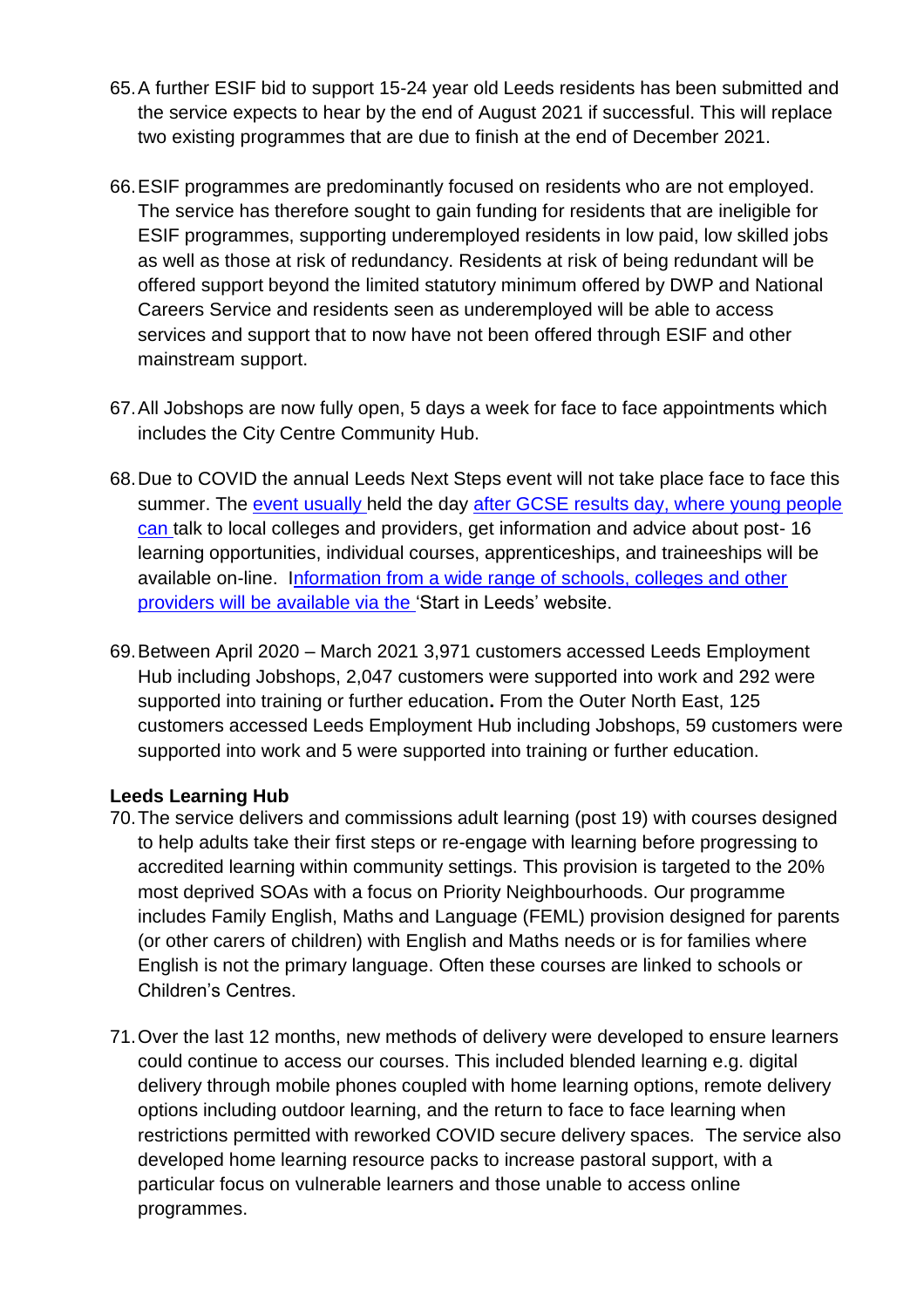72.Between April 2020 – March 2021 the service has supported 4,857 people across the city to improve their skills. From the Outer North East, 150 residents have completed a skills course, a reduction of 34% when compared to the same period last year.

#### **Employer Support**

73.Over the last 15 months the Service has engaged with 384 businesses (33 large and 351 SMEs). The highest number of engagements have been within construction, health and social care, IT, and digital and professional services sectors.

#### **Vaccinating Leeds Programme**

74.The Service supported, in partnership with the Leeds Teaching Hospital Trust, the recruitment of Admin, Heath Care Assistants and Front of House positions for the Vaccinating Leeds programme. 90 Leeds Employment Hub customers successfully passed the recruitment process, including HR checks and an initial training programme, 24 customers commenced work with the NHS in March 2021, the other customers were invited to join the talent pipeline to be put forward for other opportunities.

#### **Kickstart**

75.Part of the Government's Plan for Jobs 2020 launched in September. Employment and Skills is continuing to act as a "Kickstart Gateway", to help provide placements for young people who are currently on Universal Credit and at risk of long-term unemployment. The programme provides funding to employers to offer 6 month placements for eligible businesses. Since January 2021, 391 placements have been approved with 140 placements filled.

#### **Retail and Hospitality Sector**

76.Developing a programme with employers, Leeds City College and The Engine Room, to provide taster sessions and upskilling support for participants in order to allow them to access opportunities in the sector. The initial programme is set to be delivered in September 2021, with a one week programme covering key skills in hospitality.

# **Leeds Teaching Hospital Trust (LTHT)**

77.Working in partnership with LTHT to support the recruitment of a large number of Apprentice Clinical Support Workers and Apprentice Facilities Technicians roles within LTHT. Virtual information sessions to explain the role and application process are being delivered from September. Support arrangements are in place through the Leeds Employment Hub and targeted local promotion is being arranged.

# **Youth Service**

- 78.The service has a number of positives to report on in the ONE area,
- 79.Our Youth Club at Moortown Methodist is now back open every Monday (Alwoodley) and following a successful funding application the team are able to run a wellbeing and healthy eating programme over the coming months (this will cover all wards in the ONE).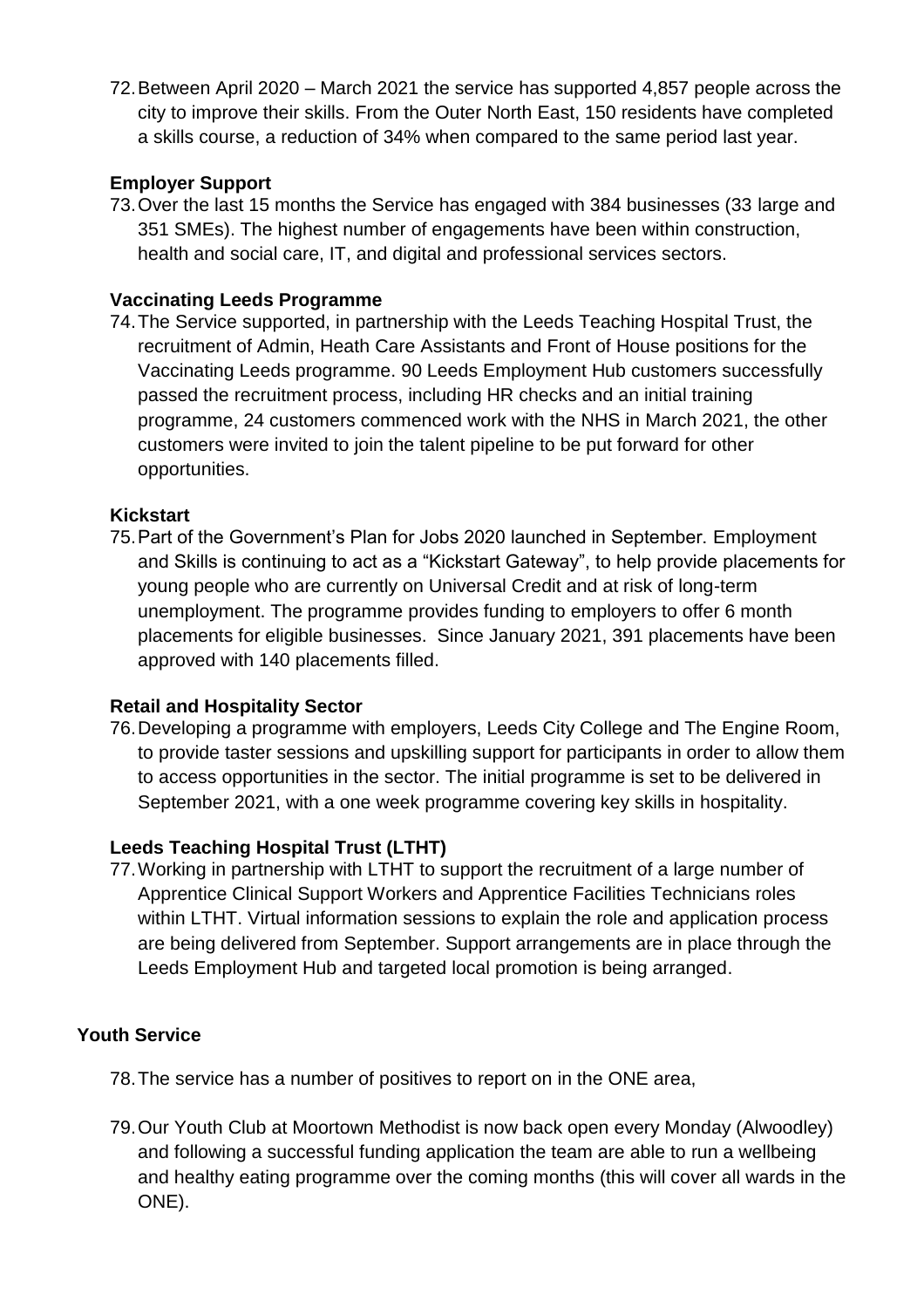- 80.Lingfield Youth Club is due to open in the coming weeks (Alwoodley), the team are just awaiting final confirmation of this letting.
- 81.Lynne has supported the local committee at Thorner Youth Club with a recent funding application to cover staffing and resourcing. At the time of writing the report, the team found out that the funding bid has been successful. The team will be supporting this weekly provision by having a Youth Worker attend the Youth Club. A timescale has not been put on this yet, but it will be until a time in which the volunteers feel able to run the session independently.
- 82.Barleyfields Youth Club (Wetherby) is now back up and running every Wednesday and Friday. The team have been running out health and wellbeing programme for several weeks (this is a 24 week project) and this has gone down really well with local young people and families.
- 83.Boston Spa Community Centre is also now back open and running weekly
- 84.Our detached provision continues across all areas with recent calls for service been focused on the ASB on Stables Lane and the old school site.

# **Corporate Considerations**

#### **Consultation and Engagement**

85.The Community Committee has, where applicable, been consulted on information detailed within the report.

#### **Equality and Diversity/Cohesion and Integration**

86.All work that the Communities Team are involved in is assessed in relation to Equality, Diversity, Cohesion and Integration. In addition, the Communities Team ensures that the wellbeing process for funding of projects complies with all relevant policies and legislation.

#### **Council Polices and City Priorities**

- 87.Projects that the Communities Team are involved in are assessed to ensure that they are in line with Council and City priorities as set out in the following documents:
	- 1. Vision for Leeds 2011 30
	- 2. Best City Plan
	- 3. Health and Wellbeing City Priorities Plan
	- 4. Children and Young People's Plan
	- 5. Safer and Stronger Communities Plan
	- 6. Leeds Inclusive Growth Strategy